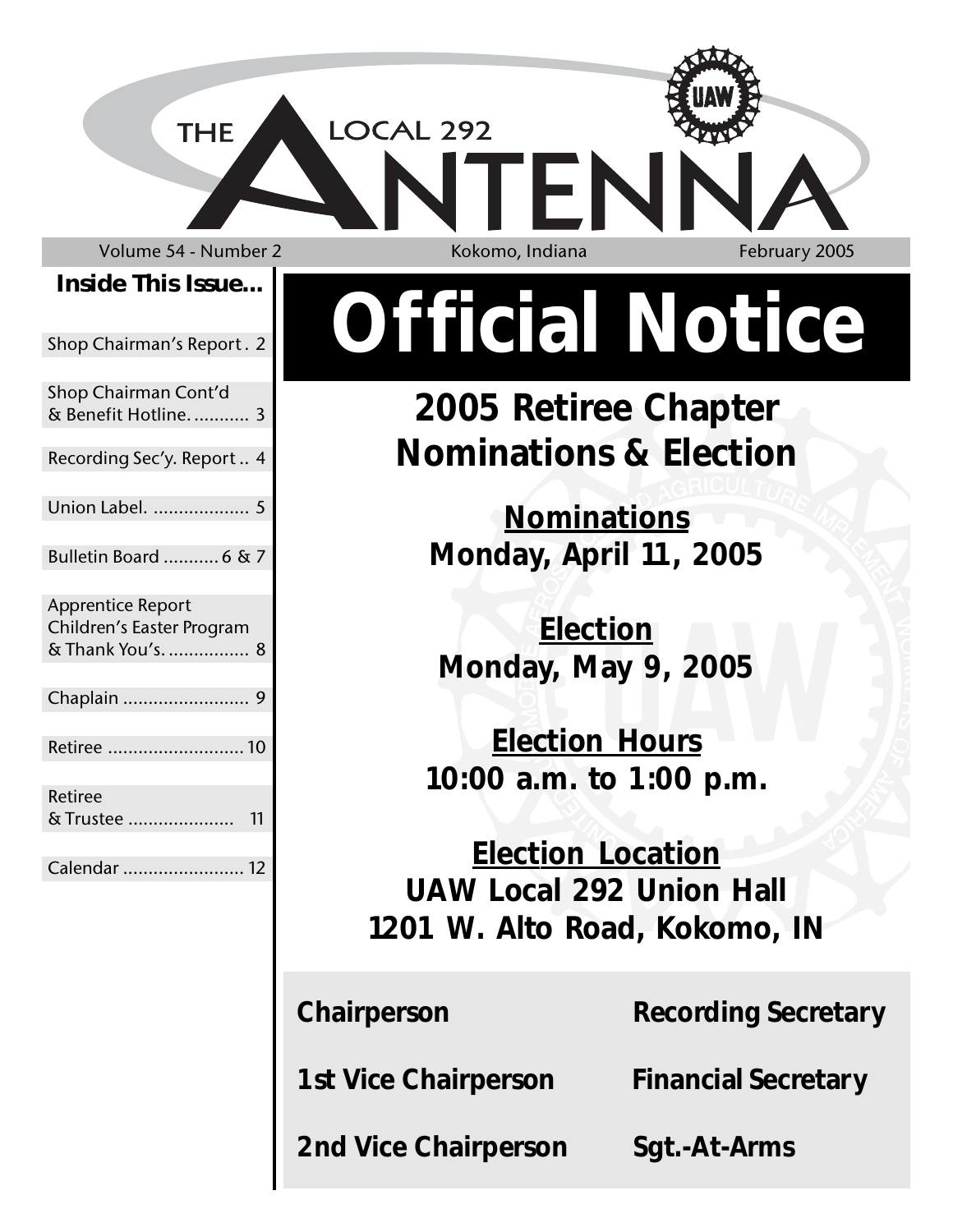### **Shop Chairman's Report**



*Rich Mince, Shop Chairman*

I will begin my report with the benchmark for January 1, 2005. The benchmark for production is 2,433, in skilled 856 for a total of 3,289. The actual S.E.L. protected is 1,785 in production, 770 in skilled for a total of 2,555. Our active workforce today in production is 1,693, in skilled 764 for a total of 2,457. Currently on a leave of absence there are 92 in production and 12 in skilled for a total on leaves of 104 for

a total employment of 2,561. Our hiring requirements in skilled trades are 96 and in production 560.

Health and Safety - For December, 2004 there were two recordables and zero lost workday cases. For the entire year of 2004, we had 34 recordables and two lost workday cases. Our Local Union representatives continue to help make our workplace a safe environment to work and will be even more aggressive in the area of Health and Safety for a safer workplace.

Quality - Kokomo Operations has been the recipient of numerous awards for quality which could only help in our standing when it comes to fighting for our plant's new work and jobs. In December, 2004 we had three PRR's and five PPM's.

SOURCING SUMMARY - We have received a notice for Lost Work for the GMB GEN IV MAP/MAT Pressure Sensor IC's and Assembly effective in the 2008 model year. GM Brazil has awarded the GEN IV replacement of the current Gen III MAP/MAT sensor manufactured in Kokomo to another supplier. The headcount affected would be in IC Delco and Dept. 174 for a total of 1.9 heads.

The next Lost Work notice is for the GM E85 Fuel Vapor Pressure Sensor. GM quoted the E85 FVPS and awarded the business to Bosch for model year 2008. The headcount affected would be IC Delco and Depts. 176/174 for a total of 5 heads.

The next Lost Work notice is for the GM Corporate FVPS for model year 2008. GM quoted the Corporate FVPS business and awarded it to Bosch. The headcount affected would be in IC Delco for a total of 22 heads.

These previous three notices are for model year 2008. They are under protest and the timeframe allows us time to work the issue.

| Grievances submitted by Zone Committeemen - Broken down by Step - January 1, 2005 |               |          |                |          |          |          |  |
|-----------------------------------------------------------------------------------|---------------|----------|----------------|----------|----------|----------|--|
| Committeeman                                                                      | Zone $#$      | 1st Step | $1^{1/2}$ Step | 2nd Step | 3rd Step | 4th Step |  |
| George Anthony                                                                    | Zone $#1$     | 0        | 35             | 130      |          | $\theta$ |  |
| Dennis Marcum                                                                     | $7$ one # $2$ | 0        | 12             | 43       |          |          |  |
| Jay Brown                                                                         | Zone $#3$     | 0        | 20             | 30       |          | O        |  |
| lim lustice                                                                       | Zone #4       | 0        | 8              | 35       |          |          |  |
| <b>Total Grievances at Each Step</b>                                              |               |          | 75             | 238      | 10       |          |  |

**PUBLICATION POLICY— The deadline for submitting articles for The Antenna will be the 5th of the month.**

The Antenna shall be the voice of UAW members. No articles will be accepted which tend to ridicule or hold up to contempt any local union officer or member or policy of UAW Local 292. All articles must be signed. All articles must be approved by the Executive Board of Local 292 prior to publication. Opinions expressed here in are the opinions of the writers and not necessarily the opinions of the Editor of UAW Local 292.

**"Were it not for the labor press, the labor movement would not be what it is today, and any man who tries to injure a labor paper is a traitor to the cause." — Samuel Gompers**



**1201 W. Alto Rd., P.O. Box B, Kokomo, IN 46904 Ph. (765) 453-4600 or (800) 347-4254 Office Hours 7:30 a.m.—4:30 p.m.**

| <b>EXECUTIVE BOARD OFFICERS</b>                       |  |  |  |  |
|-------------------------------------------------------|--|--|--|--|
|                                                       |  |  |  |  |
|                                                       |  |  |  |  |
|                                                       |  |  |  |  |
| FINANCIAL SECRETARY/TREASURER  Stephen Newton         |  |  |  |  |
| TRUSTEES  Kenny Fisher, Jim Shelton & Chris McTaggart |  |  |  |  |
|                                                       |  |  |  |  |
|                                                       |  |  |  |  |
|                                                       |  |  |  |  |

#### **SKILLED TRADE UNIT OFFICERS**

#### **UNIT CHAIRPERSONS**

**BENEFITS REPRESENTATIVES**

Phil Caraco, Billy Cantu, Anna Ward, Nick Kodrea & Georgia Zeigler Alternate-Mark McAlpin

#### **APPRENTICESHIP COMMITTEE**

Danny Nelson & Gary Shaw

**JOINT ACTIVITIES REPRESENTATIVE**

Lewis Hall

**JOINT TRAINING REPRESENTATIVES** Lana Puterbaugh & Francis Van Camp

**A.D.A.P.T.**

| .             |  |  |  |
|---------------|--|--|--|
| Mike Whiteman |  |  |  |

| <b>SERVICE REPRESENTATIVES</b>                             |  |  |  |  |
|------------------------------------------------------------|--|--|--|--|
| CIVIL RIGHTS CHAIRPERSON  Petra Jameson                    |  |  |  |  |
| HEALTH & SAFETYMickey Atkisson, Mike Thomas & Francis Call |  |  |  |  |
|                                                            |  |  |  |  |
|                                                            |  |  |  |  |
| WORK FAMILY REPRESENTATIVE  Larry Etherington              |  |  |  |  |
| VETERANS AFFAIRS CHAIRPERSON  Ralph Coulter                |  |  |  |  |
| COMMUNITY SERVICE CHAIRPERSON  Diana Coomer                |  |  |  |  |
| COMMUNITY SERVICE CO-CHAIRPERSON  Mark McAlpin             |  |  |  |  |
| CHAPLAINCY CHAIRPERSON  Thelma Corbit                      |  |  |  |  |
|                                                            |  |  |  |  |
| CONSERVATION CHAIRPERSON  Charlie Skoog                    |  |  |  |  |
|                                                            |  |  |  |  |
| WOMEN'S COMMITTEE CHAIRPERSON  Georgia Zeigler             |  |  |  |  |
|                                                            |  |  |  |  |
|                                                            |  |  |  |  |
|                                                            |  |  |  |  |
| INDUSTRIAL HYGIENE TECHNICIAN  Kathy Wilson                |  |  |  |  |
|                                                            |  |  |  |  |

**EDITOR** Dianna Jones

 *Continued on page 3*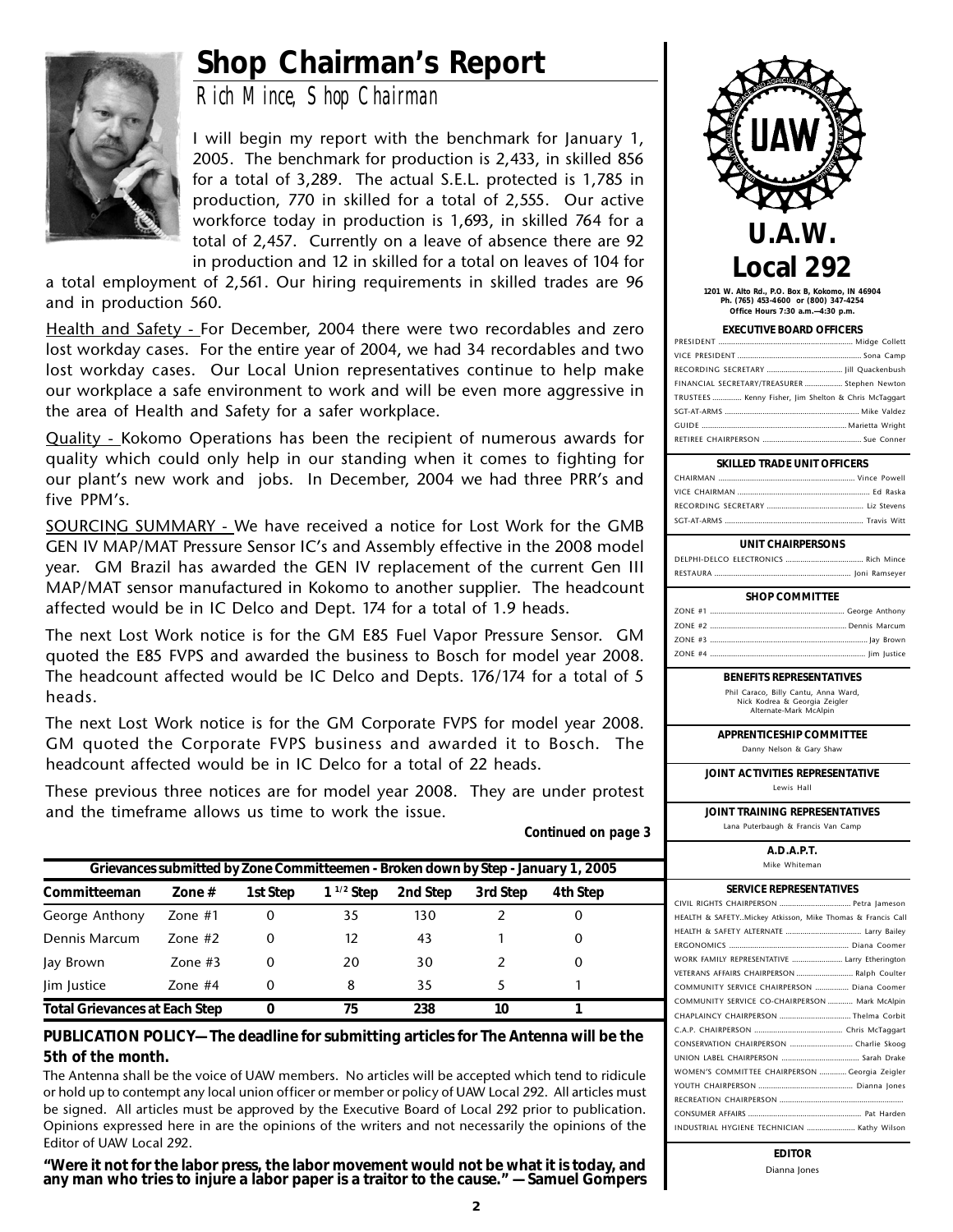The following sourcing summary is for work leaving and then being replaced. In this case it is the SDM for GMT900 & GMX 285. The plan is to insource the future design SDM GMT900 replacing the older SDM DW GMX285. The GMT900 for model year 2006 would affect Dept. 7643 for 2.9 heads and the GMX 285, which would also be 2.9 heads.

There are areas we are being successful in and we have been successful in winning a significant amount of extension business for Kokomo Operations for building transmission controller for General Motors. This recent business award will impact production in departments 870, 850 and 851. Today the volume of the transmission controller is about 2,000 units per day. With this business award, volume increases to over 6,000 units per day beginning in August. This increase also requires that management bring in about \$6.5 million dollars in new investments in equipment, much of which will be built by our skilled tradesmen in Dept. 120.

Another area that has been affected by successes we have had is in Tech 2000. We have recently bargained and secured an increase in the volume of controllers built here. Work that was slated to go to Mexico was brought instead to Kokomo Operations resulting in increased volume, jobs and investment in Kokomo. We will be adding a fifth surface mount line, additional under fill lines and several new final assembly cells for the volume increase. We will build new engine controllers such as the E67 and E38 as well as a new redesign of the P12 controller, all going into production this year. As is the case with the transmission controller, we are building a lot of the production equipment for this business in our department 120 equipment build shop. Last year we built approximately 750,000 Tech 2000 controllers. As a result of this business increase, we will build 1.1 million controllers this model year, and increase to almost 3 million per year by 2008.

We are also working on several other areas, which I hope to be able to announce new pieces of business in this meeting and inform the membership in the near future.

For your information, per Paragraph 10 of the National Agreement, management has notified us that they will require us to look at a possible redistricting proposal as it relates to Union representation. We will discuss our current structure and headcount with them and then arrive at an agreement as to what the headcount will be within the next 30 days.

The new U.A.W. Store in Plant 8 is nearing completion and will open in the near future. Current active members will be given a \$100.00 credit immediately to spend in the store this year.

This concludes my report.

In Solidarity,

# **Benefit Hotline ...** From your Benefit Section

#### **Attention: Delphi Employees**

Here are some new phone numbers which may aid you in the future.

> **Pension Administration Center 1-800-489-4646**

> > **Lay Off Benefits 1-800-489-4646**

#### **Attention: Blue Cross Blue Shield Enrollees**

To find out participating providers for your specific plan, you can log on to *www.anthem.com*.

Remember, due to the 2003 National Agreement, we now have a rolling open enrollment. This means you can change carriers at any time, just as long a as you have been on you present insurance program 1 year or more.

If you have any questions, please contact your Benefit Representative.

Let's continue to work safely.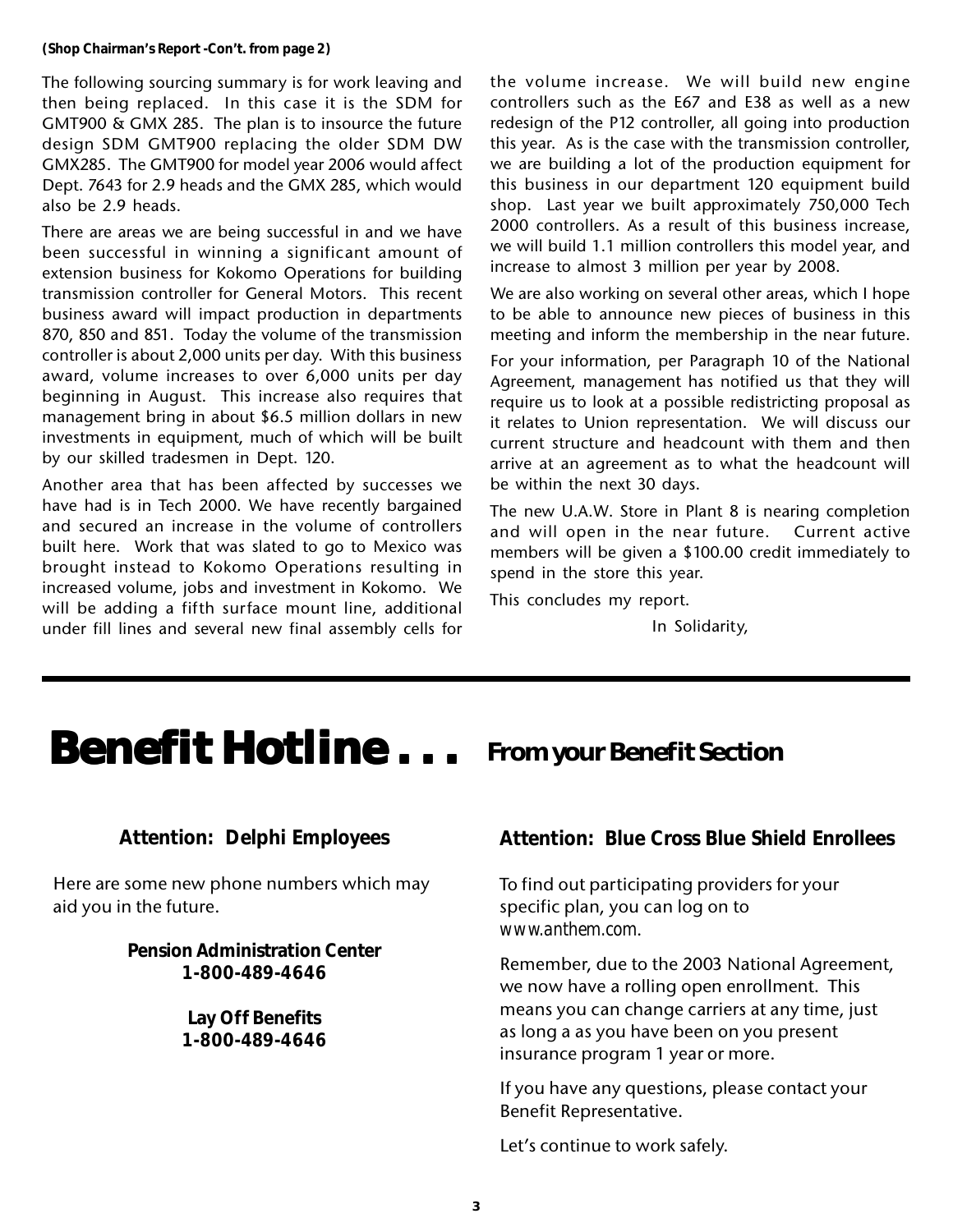

### **Recording Secretary's Report**

*Jill Quackenbush, Recording Secretary*

### **SWEATSHOPS**

Sweatshops are known places of employment where employees work long hours at considerably low wages under horrific conditions.

Sweatshops are commonly found in third-world countries where mostly women and children are exploited beyond comprehension.

Sweatshops also exist in the United States. There never has been much attention or publicity centered on sweatshop activity operating in the United States. After all, a rich and prosperous nation such as ours would not want to readily admit such a low standard of intolerable inhumane conditions exist within its borders.

In March of 2004 'Bebe Stores, Inc.' a California based women's clothier announced it would agree to a settlement in a Federal lawsuit (originally filed in Dec. 200l) which alleged sweatshop conditions at two southern California factories contracted to produce garments for the Bebe label.

Thirteen garment workers represented by the Asian Pacific American Legal Center (APALC) filed the federal lawsuit. The garment workers were subjected to "harassment and inhumane treatment", often laboring 11-hour days, six days a week. Workers were denied minimum wage and overtime wages by forcing them to clock-out while still continuing to work "off the books."

Terms of the settlement were not openly disclosed although was reported to be "mutually satisfactory" and "long overdue."

Child labor is not limited to sweatshops; many children are forced to work in fields – Texas, California, Florida and Maryland picking crops which are sprayed with poisonous insecticides. Running water and bathroom facilities are non-existent.

Around the world (one in every six children between the ages of 5 and 17) some 8.4 million children are trapped in child labor, including slavery, global trafficking, debt bondage, forced military recruitment, prostitution and pornography.

Global trafficking – The buying and selling of trade.

The United States is one of the top three countries for 'global trafficking' destinations. Human beings are the commodity. Most often women and children are bought and sold for sheer purpose of modern-day slavery.

In Miami, Fla. a Haitian couple was indicted by a grand jury for smuggling a 9-year old Haitian girl for forced domestic service and sexual exploitation.

Florida, New York, California and Arizona are the states where the greatest numbers of incidents occur.

The state Department estimates between 20,000 and 50,000 people are trafficked into the Unites States annually.

Research has indicated most officials at State and local levels are unaware of federal anti-trafficking laws and most knew nothing of cases within communities or elsewhere, despite widespread apparent cases under federal investigation.

Each year, at least 700,000, primarily women and children are trafficked across international borders worldwide.

The Trafficking Victims Protection Act of 2000 supplements existing U.S. laws that apply to human trafficking. 'TVPA' established new tools and resources to combat the problem and requires an array of services and protections for victims of severe forms of trafficking.

The TVPA is often used to prosecute traffickers who are linked to organized crime or in situations where large numbers of victims have experienced the most severe forms of mistreatment.

*Source: 'The Unrestricted Highway National Consumers League' (NCL) founded in 1899, NCL is America's oldest consumer advocacy organization. Its mission is to represent consumers in the marketplace and the workplace through investigation, education and advocacy. Promoting fair labor conditions and ending exploitative child and adult labor in the United States was the league's founding cause.*

*In 1989, the league became one of the founding members of the Child Labor Coalition, a network of more than 40 U.S. based NGO's and Labor Unions that has become the leading voice on domestic and International Child Labor in the United States.*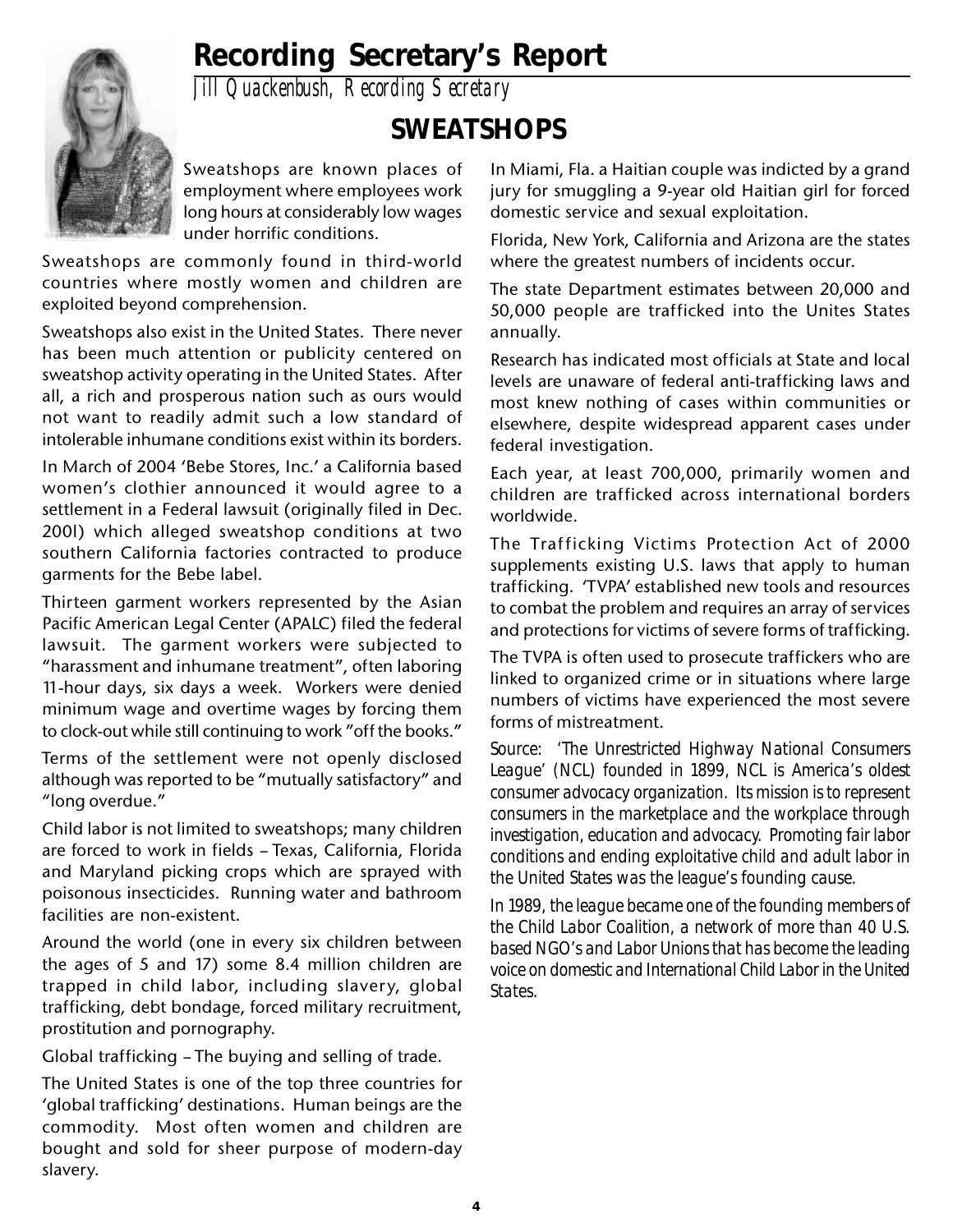### **Union Label Report**



*Submitted by Sarah Drake, Union Label Chairperson*

In the chaos of our daily lives, it's easy to forget how fortunate we are. On occasion, we all need to reflect on our blessings and remember that not everyone has been as blessed. Like everyone else, I get frustrated on the job.

Sometimes I might have a problem with a supervisor and be forced to place a grievance call with my committee person. Then it occurs to me, that not that long ago I didn't have a committee person to call, let alone a grievance to have written. I had no voice in the workplace. If my supervisor violated me in some way, I had no one to call to represent me. I had to take it and get over it. However, I now have a union represented job, a federal law providing me with a grievance procedure and the right to appeal any grievance or decision.

When I worked at my previous job, there was no such thing as "sick leave." If you hadn't earned time off, you didn't take time off. I had insurance I had to pay for, but it was nothing like the insurance I have now.

If I ever become disabled, I'll get time for time benefits until I get ten years in, then I'll have total disability insurance and money. I didn't have that before my union job.

For that matter, I didn't have much at my previous job. I didn't have seniority, which meant I got vacation if my supervisor wanted to give it to me. I couldn't pick my shift or what job I did -- true "Job Assignment."

Retirement? Yeah sure, if I was able to save enough out of my bi-weekly check. Invest in stocks and bonds through payroll deduction -- how much can you put back for retirement raising two kids on \$7.47 an hour? Now, I have a pension, and the UAW will negotiate for me when I retire. I also have the PSP, which is a lot easier to pay into now.

We also have legal services, which comes in handy when you have to have representation.

I for one, am glad I pay union dues. Where would I be without them? I'd be another statistic of the "working poor." Today there are 550 million people who work, but still live on less than US \$1 a day. These "working poor" represent 20 percent of total world employment. In spite of the record levels of global unemployment, the reality for most of the world's poor is that they must work -- often for long hours, in poor working conditions and without basic rights and representation -- at work that is not productive enough to enable them to lift themselves and their families out of poverty. While it is clearly the case that employment is central to poverty reduction, it is "decent and productive" employment that matters, not employment alone. International Labor Office, 2004.

In the chart below, you can see a clear difference between union and non-union jobs. I invite all of you to join me in purchasing American-made, union-made goods and services whenever possible.

| Occupation                     | Union | Non-Union | Union Weekly<br>Advantage | % Difference |
|--------------------------------|-------|-----------|---------------------------|--------------|
| <b>Industry Breakdown</b>      |       |           |                           |              |
| Construction                   | \$884 | \$580     | \$304                     | 52%          |
| Durable Good Manufacturing     | \$714 | \$655     | \$59                      | 9%           |
| Nondurable Goods Manufacturing | \$635 | \$590     | \$45                      | 8%           |
| Transportation & Warehousing   | \$782 | \$620     | \$162                     | 26%          |
| Government                     | \$809 | \$821     | (12)                      | $-1%$        |

#### **WEEKLY EARNINGS ADVANTAGE FOR UNION MEMBERS, 2003 Full-Time Wage and Salary Workers' Median Weekly Earnings**

*Source: U.S. Department of Labor, Bureau of Labor Statistics, "Union Members in 2003," January 2004 - www.ibew.org*

As a UAW member, you are eligible for many Union benefits. To see a list of available benefits with full descriptions go to -- http://www.unionplus.org/benefits/custom.cfm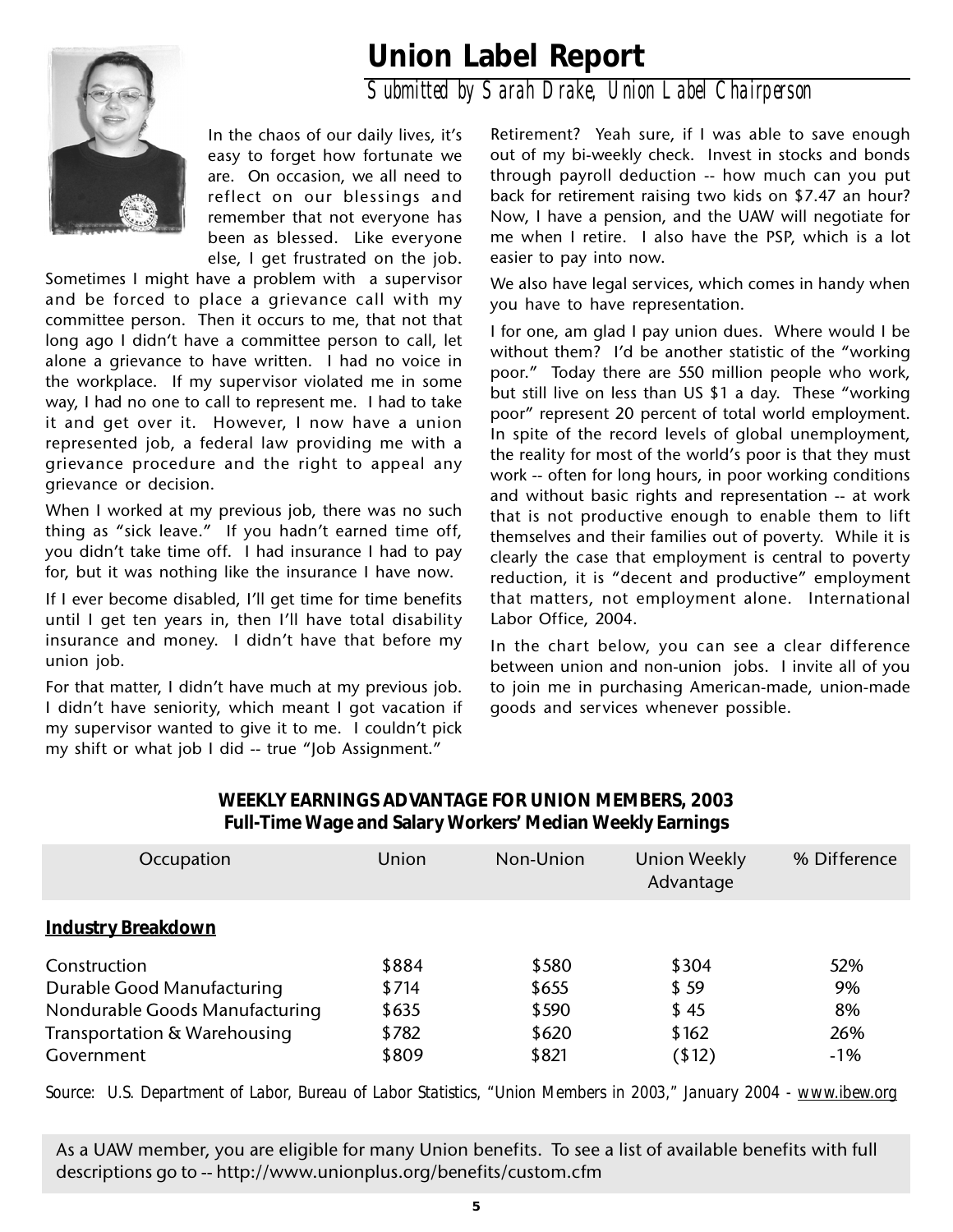### **2005 RETIREE MEETINGS**

**JANUARY 10 MAY 9 SEPTEMBER 12 FEBRUARY 14 JUNE 13 OCTOBER 10 MARCH 14 JULY 11 (Cancelled) NOVEMBER 14 APRIL 11 AUGUST 8 \*DECEMBER 10**

**ALL REGULAR MONTHLY DINNERS - 11:30 A. M. - PITCH-IN ALL MONTHLY MEETINGS - 12:30 P. M. - 2nd MONDAY AT UAW LOCAL 292, 1201 WEST ALTO ROAD, KOKOMO**

**\*CHRISTMAS PARTY -- Sat., Dec. 10, 2005 - 12 noon CATERED -- Johanning Civic Center, 1500 N. Reed Rd., Kokomo**

**\*(Meeting is tentatively scheduled and is subject to a date change). Some meetings are also subject to cancellation by membership motion and vote.**

**Clip and Save**

### **Educational Meeting**

**at UAW Local 292, 1201 W. Alto Rd. on February 10, 2005 7:30 a.m., 12:30 & 4:00 p.m.**

**Guest Speaker - Barry Macey Topic - Outsourcing**

### **FLORIDA DELCO/DELPHI REUNION LUNCHEON**

**THURSDAY, MARCH 10, 2005 9:30 A.M. SOCIAL HOUR 11:30 A.M. LUNCH**

**\$20.00 PER PERSON -- MENU: BUFFET**

**SAVANNAH CENTER, 1545 BUENA VISTA BLVD., THE VILLAGES, FL 32159**

**RESERVATIONS MUST BE RECEIVED BY MARCH 1, 2005**

**MAKE CHECKS PAYABLE TO: WINIFRED A. FEWELL**

**COMPLETE FORM BELOW AND MAIL TO: WINIFRED A. FEWELL, 701 DEL ROSARIO ST., THE VILLAGES, FL 32159-9269 352-259-0201 or e-mailpoohwaf@aol.com**

**COME EARLY AND VISIT WITH YOUR FORMER CO-WORKERS! \_\_\_\_\_\_\_\_\_\_\_\_\_\_\_\_\_\_\_\_\_\_\_\_\_\_\_\_\_\_\_\_\_\_\_\_\_\_\_\_\_\_\_\_\_\_\_\_\_\_\_\_\_\_\_\_\_\_\_\_\_\_\_\_\_**

**NAME(S) \_\_\_\_\_\_\_\_\_\_\_\_\_\_\_\_\_\_\_\_\_\_\_\_\_\_\_\_\_\_\_\_\_\_\_\_\_\_\_\_\_\_\_\_\_\_\_\_\_\_\_\_\_\_\_\_**

**ADDRESS \_\_\_\_\_\_\_\_\_\_\_\_\_\_\_\_\_\_\_\_\_\_\_\_\_\_\_\_\_\_\_\_ CITY \_\_\_\_\_\_\_\_\_\_\_\_\_\_\_\_\_\_\_**

**STATE \_\_\_\_\_\_\_\_\_\_ ZIP \_\_\_\_\_\_\_\_\_\_\_\_\_ PHONE (\_\_\_\_\_\_)\_\_\_\_\_\_\_\_\_\_\_\_\_\_\_\_\_**

**E-MAIL ADDRESS \_\_\_\_\_\_\_\_\_\_\_\_\_\_\_\_\_\_\_\_\_\_ AMT. ENCLOSED \$\_\_\_\_\_\_\_\_\_\_\_**

 Linda Kolhoff Jerry Biggs Thelma Brantley Allen Popelka

## **2005 Regional P Region**

#### **MONTH**

**Retirement Report:**

January February March April April May June July August September October **October** December

### **VETERANS A**

Feb. 12 -- Chili Dinner @ VA Hosp

Anyone wishing to help, please Veterans Affairs Chairperson @ 7

> **Retirees of De** February 8 then March 8 @ C

**Former Dept. 960 Plastic w** February 24 @ Golden

**FAB III Get Together! Retire** February 2 then March 2 @ Go Call Mary Welcher

> **Retirees and Active Empl** February 23 @ Lincoln S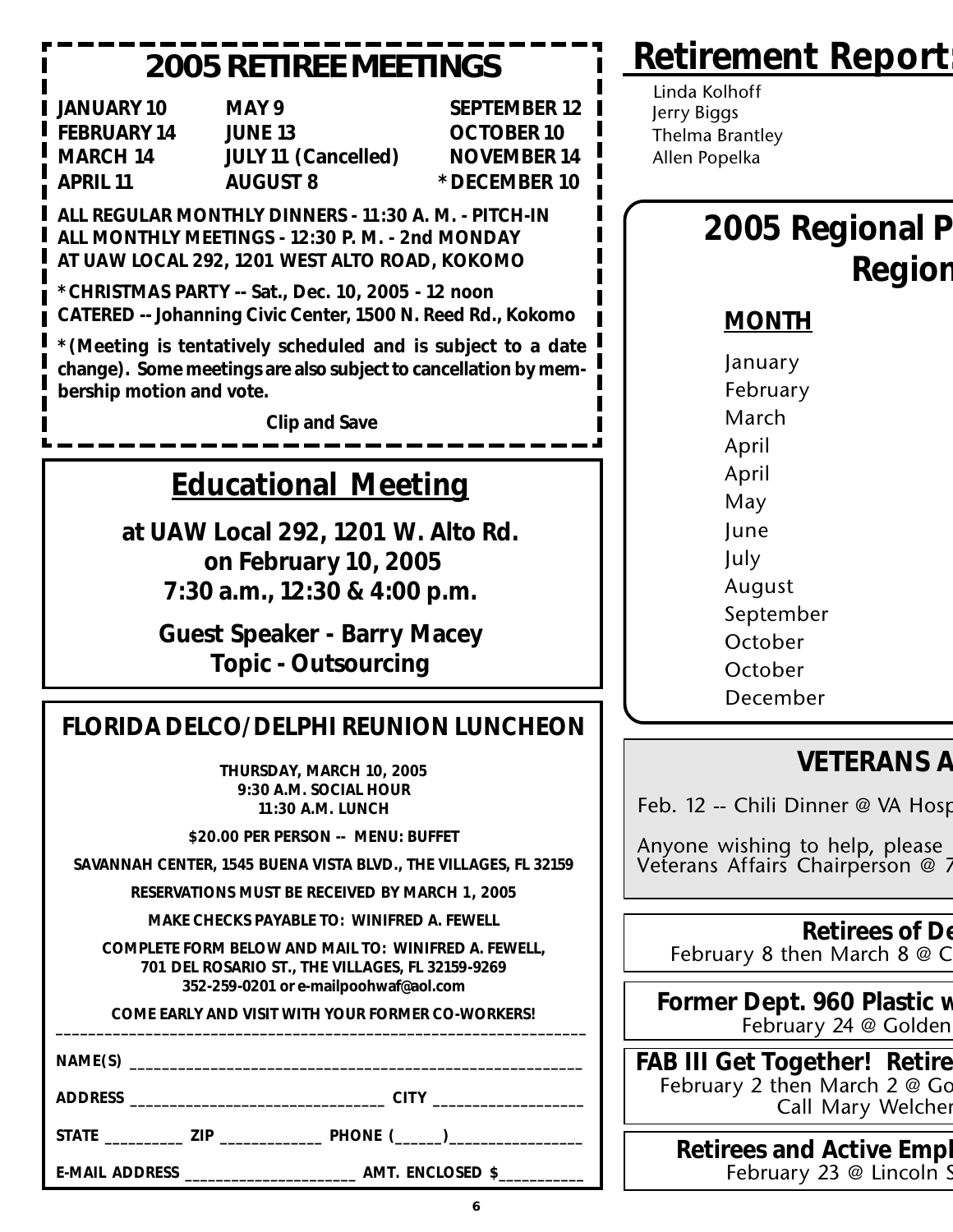#### **UAW/Delphi Electronics & Safety Joint Training Spring 2005 Class Schedule - May thru July**

| Certificate Workshop Mon PM 5/2<br>Mail Merge Tue AM 5/3<br>Mail Merge Tue PM 5/3<br>Microsoft Paint Wed AM 5/4<br>Adobe Reader 6.0 Thur AM 5/5<br>Watermark Workshop Mon AM 5/9<br>Watermark Workshop Mon PM 5/9<br><b>Graduation PowerPoint Project Tue AM 5/10,17</b><br><b>Graduation PowerPoint Project Tue PM 5/10,17</b><br>Don't forget: Each class you complete allows you<br>another chance for one of three \$50 Gift Certificates!!<br>Drawing Toolbar Workshop Wed AM 5/11,18<br>Standard/Formatting Toolbars AM Thur 5/12<br>Graphics Workshop Mon AM 5/16,23<br>Graphics Workshop Mon PM 5/16,23<br>Quotations Workshop Mon AM 5/16<br>Quotations Workshop Mon PM 5/16<br>Basic Algebra Tue AM 5/17,24,31, June 7<br>Basic Algebra Tue PM 5/17,24,31, June 7<br>Basic Geometry Applications Thur AM 5/19,26, June 2<br>Basic Geometry Applications Thur PM 5/19,26, June 2<br>Useful Word Document Features Thur AM 5/19<br>SESSION 6-May 23-June 10<br>Comma Workshop Mon AM 5/23<br>Comma Workshop Mon PM 5/23<br>Excel II Tue AM 5/24,31, June 7<br>Excel II Tue PM 5/24,31, June 7<br>Family Reunion Postcard Invites Wed AM 5/25<br>Web Page Design Thur AM 5/26, June 2,9<br>Family Reunion Mailing Labels Wed AM 6/1<br>Sentence Workshop Mon AM 6/6<br>Sentence Workshop Mon PM 6/6<br>Keyboard Shortcuts Mon AM 6/6<br>Family Reunion Memories Presentation Wed AM 6/8<br>SESSION 7-June 13-July 1<br>Design Your Own Invitations Mon AM 6/13,20,27<br>Design Your Own Invitations Mon PM 6/13,20,27<br>Strong Verb Workshop Mon AM 6/13<br>Strong Verb Workshop Mon PM 6/13<br>Memory Workshop Tue AM 6/14,21<br>Memory Workshop Tue PM 6/14,21<br>Excel Proj:. Amortization Tue AM 6/14<br>Excel Proj.: Amortization Tue PM 6/14<br>Windows 2000 Wed AM 6/15,22,29<br>Five Way to Cut, Copy, Paste Thur AM 6/16<br>Focus and Organize Thur AM 6/16,23<br>Resume Workshop Mon AM 6/20<br>Resume Workshop Mon PM 6/20<br>Access DVD Catalog Home Library Tue AM 6/21<br>Access DVD Catalog Home Library Tue PM 6/21<br>Task Pane Thur AM 6/23,30<br>Celebrate the 4 <sup>th</sup> Mon AM 6/27<br>Summer Recipes Tue AM 6/28<br>Summer Recipes Tue PM 6/28<br><b>Computer Clip Art Craft Tue AM 6/28</b><br>Computer Clip Art Craft Tue PM 6/28<br>SESSION 8-July 18-July 30<br>Design Your Own 2006 Calendar Mon AM 7/18,25<br>Keyboarding Tue/Thur AM 7/19,21,26,28<br>Genealogy Wed AM 7/20,27<br>Using Word Tables Effectively Thur AM 7/21 | SESSION 5-May 2-May 20<br>Certificate Workshop Mon AM 5/2 |
|------------------------------------------------------------------------------------------------------------------------------------------------------------------------------------------------------------------------------------------------------------------------------------------------------------------------------------------------------------------------------------------------------------------------------------------------------------------------------------------------------------------------------------------------------------------------------------------------------------------------------------------------------------------------------------------------------------------------------------------------------------------------------------------------------------------------------------------------------------------------------------------------------------------------------------------------------------------------------------------------------------------------------------------------------------------------------------------------------------------------------------------------------------------------------------------------------------------------------------------------------------------------------------------------------------------------------------------------------------------------------------------------------------------------------------------------------------------------------------------------------------------------------------------------------------------------------------------------------------------------------------------------------------------------------------------------------------------------------------------------------------------------------------------------------------------------------------------------------------------------------------------------------------------------------------------------------------------------------------------------------------------------------------------------------------------------------------------------------------------------------------------------------------------------------------------------------------------------------------------------------------------------------------------------------------------------------------------------------------------------------------------------------------------------------------------------------------------------|-----------------------------------------------------------|
|                                                                                                                                                                                                                                                                                                                                                                                                                                                                                                                                                                                                                                                                                                                                                                                                                                                                                                                                                                                                                                                                                                                                                                                                                                                                                                                                                                                                                                                                                                                                                                                                                                                                                                                                                                                                                                                                                                                                                                                                                                                                                                                                                                                                                                                                                                                                                                                                                                                                        |                                                           |
|                                                                                                                                                                                                                                                                                                                                                                                                                                                                                                                                                                                                                                                                                                                                                                                                                                                                                                                                                                                                                                                                                                                                                                                                                                                                                                                                                                                                                                                                                                                                                                                                                                                                                                                                                                                                                                                                                                                                                                                                                                                                                                                                                                                                                                                                                                                                                                                                                                                                        |                                                           |
|                                                                                                                                                                                                                                                                                                                                                                                                                                                                                                                                                                                                                                                                                                                                                                                                                                                                                                                                                                                                                                                                                                                                                                                                                                                                                                                                                                                                                                                                                                                                                                                                                                                                                                                                                                                                                                                                                                                                                                                                                                                                                                                                                                                                                                                                                                                                                                                                                                                                        |                                                           |
|                                                                                                                                                                                                                                                                                                                                                                                                                                                                                                                                                                                                                                                                                                                                                                                                                                                                                                                                                                                                                                                                                                                                                                                                                                                                                                                                                                                                                                                                                                                                                                                                                                                                                                                                                                                                                                                                                                                                                                                                                                                                                                                                                                                                                                                                                                                                                                                                                                                                        |                                                           |
|                                                                                                                                                                                                                                                                                                                                                                                                                                                                                                                                                                                                                                                                                                                                                                                                                                                                                                                                                                                                                                                                                                                                                                                                                                                                                                                                                                                                                                                                                                                                                                                                                                                                                                                                                                                                                                                                                                                                                                                                                                                                                                                                                                                                                                                                                                                                                                                                                                                                        |                                                           |
|                                                                                                                                                                                                                                                                                                                                                                                                                                                                                                                                                                                                                                                                                                                                                                                                                                                                                                                                                                                                                                                                                                                                                                                                                                                                                                                                                                                                                                                                                                                                                                                                                                                                                                                                                                                                                                                                                                                                                                                                                                                                                                                                                                                                                                                                                                                                                                                                                                                                        |                                                           |
|                                                                                                                                                                                                                                                                                                                                                                                                                                                                                                                                                                                                                                                                                                                                                                                                                                                                                                                                                                                                                                                                                                                                                                                                                                                                                                                                                                                                                                                                                                                                                                                                                                                                                                                                                                                                                                                                                                                                                                                                                                                                                                                                                                                                                                                                                                                                                                                                                                                                        |                                                           |
|                                                                                                                                                                                                                                                                                                                                                                                                                                                                                                                                                                                                                                                                                                                                                                                                                                                                                                                                                                                                                                                                                                                                                                                                                                                                                                                                                                                                                                                                                                                                                                                                                                                                                                                                                                                                                                                                                                                                                                                                                                                                                                                                                                                                                                                                                                                                                                                                                                                                        |                                                           |
|                                                                                                                                                                                                                                                                                                                                                                                                                                                                                                                                                                                                                                                                                                                                                                                                                                                                                                                                                                                                                                                                                                                                                                                                                                                                                                                                                                                                                                                                                                                                                                                                                                                                                                                                                                                                                                                                                                                                                                                                                                                                                                                                                                                                                                                                                                                                                                                                                                                                        |                                                           |
|                                                                                                                                                                                                                                                                                                                                                                                                                                                                                                                                                                                                                                                                                                                                                                                                                                                                                                                                                                                                                                                                                                                                                                                                                                                                                                                                                                                                                                                                                                                                                                                                                                                                                                                                                                                                                                                                                                                                                                                                                                                                                                                                                                                                                                                                                                                                                                                                                                                                        |                                                           |
|                                                                                                                                                                                                                                                                                                                                                                                                                                                                                                                                                                                                                                                                                                                                                                                                                                                                                                                                                                                                                                                                                                                                                                                                                                                                                                                                                                                                                                                                                                                                                                                                                                                                                                                                                                                                                                                                                                                                                                                                                                                                                                                                                                                                                                                                                                                                                                                                                                                                        |                                                           |
|                                                                                                                                                                                                                                                                                                                                                                                                                                                                                                                                                                                                                                                                                                                                                                                                                                                                                                                                                                                                                                                                                                                                                                                                                                                                                                                                                                                                                                                                                                                                                                                                                                                                                                                                                                                                                                                                                                                                                                                                                                                                                                                                                                                                                                                                                                                                                                                                                                                                        |                                                           |
|                                                                                                                                                                                                                                                                                                                                                                                                                                                                                                                                                                                                                                                                                                                                                                                                                                                                                                                                                                                                                                                                                                                                                                                                                                                                                                                                                                                                                                                                                                                                                                                                                                                                                                                                                                                                                                                                                                                                                                                                                                                                                                                                                                                                                                                                                                                                                                                                                                                                        |                                                           |
|                                                                                                                                                                                                                                                                                                                                                                                                                                                                                                                                                                                                                                                                                                                                                                                                                                                                                                                                                                                                                                                                                                                                                                                                                                                                                                                                                                                                                                                                                                                                                                                                                                                                                                                                                                                                                                                                                                                                                                                                                                                                                                                                                                                                                                                                                                                                                                                                                                                                        |                                                           |
|                                                                                                                                                                                                                                                                                                                                                                                                                                                                                                                                                                                                                                                                                                                                                                                                                                                                                                                                                                                                                                                                                                                                                                                                                                                                                                                                                                                                                                                                                                                                                                                                                                                                                                                                                                                                                                                                                                                                                                                                                                                                                                                                                                                                                                                                                                                                                                                                                                                                        |                                                           |
|                                                                                                                                                                                                                                                                                                                                                                                                                                                                                                                                                                                                                                                                                                                                                                                                                                                                                                                                                                                                                                                                                                                                                                                                                                                                                                                                                                                                                                                                                                                                                                                                                                                                                                                                                                                                                                                                                                                                                                                                                                                                                                                                                                                                                                                                                                                                                                                                                                                                        |                                                           |
|                                                                                                                                                                                                                                                                                                                                                                                                                                                                                                                                                                                                                                                                                                                                                                                                                                                                                                                                                                                                                                                                                                                                                                                                                                                                                                                                                                                                                                                                                                                                                                                                                                                                                                                                                                                                                                                                                                                                                                                                                                                                                                                                                                                                                                                                                                                                                                                                                                                                        |                                                           |
|                                                                                                                                                                                                                                                                                                                                                                                                                                                                                                                                                                                                                                                                                                                                                                                                                                                                                                                                                                                                                                                                                                                                                                                                                                                                                                                                                                                                                                                                                                                                                                                                                                                                                                                                                                                                                                                                                                                                                                                                                                                                                                                                                                                                                                                                                                                                                                                                                                                                        |                                                           |
|                                                                                                                                                                                                                                                                                                                                                                                                                                                                                                                                                                                                                                                                                                                                                                                                                                                                                                                                                                                                                                                                                                                                                                                                                                                                                                                                                                                                                                                                                                                                                                                                                                                                                                                                                                                                                                                                                                                                                                                                                                                                                                                                                                                                                                                                                                                                                                                                                                                                        |                                                           |
|                                                                                                                                                                                                                                                                                                                                                                                                                                                                                                                                                                                                                                                                                                                                                                                                                                                                                                                                                                                                                                                                                                                                                                                                                                                                                                                                                                                                                                                                                                                                                                                                                                                                                                                                                                                                                                                                                                                                                                                                                                                                                                                                                                                                                                                                                                                                                                                                                                                                        |                                                           |
|                                                                                                                                                                                                                                                                                                                                                                                                                                                                                                                                                                                                                                                                                                                                                                                                                                                                                                                                                                                                                                                                                                                                                                                                                                                                                                                                                                                                                                                                                                                                                                                                                                                                                                                                                                                                                                                                                                                                                                                                                                                                                                                                                                                                                                                                                                                                                                                                                                                                        |                                                           |
|                                                                                                                                                                                                                                                                                                                                                                                                                                                                                                                                                                                                                                                                                                                                                                                                                                                                                                                                                                                                                                                                                                                                                                                                                                                                                                                                                                                                                                                                                                                                                                                                                                                                                                                                                                                                                                                                                                                                                                                                                                                                                                                                                                                                                                                                                                                                                                                                                                                                        |                                                           |
|                                                                                                                                                                                                                                                                                                                                                                                                                                                                                                                                                                                                                                                                                                                                                                                                                                                                                                                                                                                                                                                                                                                                                                                                                                                                                                                                                                                                                                                                                                                                                                                                                                                                                                                                                                                                                                                                                                                                                                                                                                                                                                                                                                                                                                                                                                                                                                                                                                                                        |                                                           |
|                                                                                                                                                                                                                                                                                                                                                                                                                                                                                                                                                                                                                                                                                                                                                                                                                                                                                                                                                                                                                                                                                                                                                                                                                                                                                                                                                                                                                                                                                                                                                                                                                                                                                                                                                                                                                                                                                                                                                                                                                                                                                                                                                                                                                                                                                                                                                                                                                                                                        |                                                           |
|                                                                                                                                                                                                                                                                                                                                                                                                                                                                                                                                                                                                                                                                                                                                                                                                                                                                                                                                                                                                                                                                                                                                                                                                                                                                                                                                                                                                                                                                                                                                                                                                                                                                                                                                                                                                                                                                                                                                                                                                                                                                                                                                                                                                                                                                                                                                                                                                                                                                        |                                                           |
|                                                                                                                                                                                                                                                                                                                                                                                                                                                                                                                                                                                                                                                                                                                                                                                                                                                                                                                                                                                                                                                                                                                                                                                                                                                                                                                                                                                                                                                                                                                                                                                                                                                                                                                                                                                                                                                                                                                                                                                                                                                                                                                                                                                                                                                                                                                                                                                                                                                                        |                                                           |
|                                                                                                                                                                                                                                                                                                                                                                                                                                                                                                                                                                                                                                                                                                                                                                                                                                                                                                                                                                                                                                                                                                                                                                                                                                                                                                                                                                                                                                                                                                                                                                                                                                                                                                                                                                                                                                                                                                                                                                                                                                                                                                                                                                                                                                                                                                                                                                                                                                                                        |                                                           |
|                                                                                                                                                                                                                                                                                                                                                                                                                                                                                                                                                                                                                                                                                                                                                                                                                                                                                                                                                                                                                                                                                                                                                                                                                                                                                                                                                                                                                                                                                                                                                                                                                                                                                                                                                                                                                                                                                                                                                                                                                                                                                                                                                                                                                                                                                                                                                                                                                                                                        |                                                           |
|                                                                                                                                                                                                                                                                                                                                                                                                                                                                                                                                                                                                                                                                                                                                                                                                                                                                                                                                                                                                                                                                                                                                                                                                                                                                                                                                                                                                                                                                                                                                                                                                                                                                                                                                                                                                                                                                                                                                                                                                                                                                                                                                                                                                                                                                                                                                                                                                                                                                        |                                                           |
|                                                                                                                                                                                                                                                                                                                                                                                                                                                                                                                                                                                                                                                                                                                                                                                                                                                                                                                                                                                                                                                                                                                                                                                                                                                                                                                                                                                                                                                                                                                                                                                                                                                                                                                                                                                                                                                                                                                                                                                                                                                                                                                                                                                                                                                                                                                                                                                                                                                                        |                                                           |
|                                                                                                                                                                                                                                                                                                                                                                                                                                                                                                                                                                                                                                                                                                                                                                                                                                                                                                                                                                                                                                                                                                                                                                                                                                                                                                                                                                                                                                                                                                                                                                                                                                                                                                                                                                                                                                                                                                                                                                                                                                                                                                                                                                                                                                                                                                                                                                                                                                                                        |                                                           |
|                                                                                                                                                                                                                                                                                                                                                                                                                                                                                                                                                                                                                                                                                                                                                                                                                                                                                                                                                                                                                                                                                                                                                                                                                                                                                                                                                                                                                                                                                                                                                                                                                                                                                                                                                                                                                                                                                                                                                                                                                                                                                                                                                                                                                                                                                                                                                                                                                                                                        |                                                           |
|                                                                                                                                                                                                                                                                                                                                                                                                                                                                                                                                                                                                                                                                                                                                                                                                                                                                                                                                                                                                                                                                                                                                                                                                                                                                                                                                                                                                                                                                                                                                                                                                                                                                                                                                                                                                                                                                                                                                                                                                                                                                                                                                                                                                                                                                                                                                                                                                                                                                        |                                                           |
|                                                                                                                                                                                                                                                                                                                                                                                                                                                                                                                                                                                                                                                                                                                                                                                                                                                                                                                                                                                                                                                                                                                                                                                                                                                                                                                                                                                                                                                                                                                                                                                                                                                                                                                                                                                                                                                                                                                                                                                                                                                                                                                                                                                                                                                                                                                                                                                                                                                                        |                                                           |
|                                                                                                                                                                                                                                                                                                                                                                                                                                                                                                                                                                                                                                                                                                                                                                                                                                                                                                                                                                                                                                                                                                                                                                                                                                                                                                                                                                                                                                                                                                                                                                                                                                                                                                                                                                                                                                                                                                                                                                                                                                                                                                                                                                                                                                                                                                                                                                                                                                                                        |                                                           |
|                                                                                                                                                                                                                                                                                                                                                                                                                                                                                                                                                                                                                                                                                                                                                                                                                                                                                                                                                                                                                                                                                                                                                                                                                                                                                                                                                                                                                                                                                                                                                                                                                                                                                                                                                                                                                                                                                                                                                                                                                                                                                                                                                                                                                                                                                                                                                                                                                                                                        |                                                           |
|                                                                                                                                                                                                                                                                                                                                                                                                                                                                                                                                                                                                                                                                                                                                                                                                                                                                                                                                                                                                                                                                                                                                                                                                                                                                                                                                                                                                                                                                                                                                                                                                                                                                                                                                                                                                                                                                                                                                                                                                                                                                                                                                                                                                                                                                                                                                                                                                                                                                        |                                                           |
|                                                                                                                                                                                                                                                                                                                                                                                                                                                                                                                                                                                                                                                                                                                                                                                                                                                                                                                                                                                                                                                                                                                                                                                                                                                                                                                                                                                                                                                                                                                                                                                                                                                                                                                                                                                                                                                                                                                                                                                                                                                                                                                                                                                                                                                                                                                                                                                                                                                                        |                                                           |
|                                                                                                                                                                                                                                                                                                                                                                                                                                                                                                                                                                                                                                                                                                                                                                                                                                                                                                                                                                                                                                                                                                                                                                                                                                                                                                                                                                                                                                                                                                                                                                                                                                                                                                                                                                                                                                                                                                                                                                                                                                                                                                                                                                                                                                                                                                                                                                                                                                                                        |                                                           |
|                                                                                                                                                                                                                                                                                                                                                                                                                                                                                                                                                                                                                                                                                                                                                                                                                                                                                                                                                                                                                                                                                                                                                                                                                                                                                                                                                                                                                                                                                                                                                                                                                                                                                                                                                                                                                                                                                                                                                                                                                                                                                                                                                                                                                                                                                                                                                                                                                                                                        |                                                           |
|                                                                                                                                                                                                                                                                                                                                                                                                                                                                                                                                                                                                                                                                                                                                                                                                                                                                                                                                                                                                                                                                                                                                                                                                                                                                                                                                                                                                                                                                                                                                                                                                                                                                                                                                                                                                                                                                                                                                                                                                                                                                                                                                                                                                                                                                                                                                                                                                                                                                        |                                                           |
|                                                                                                                                                                                                                                                                                                                                                                                                                                                                                                                                                                                                                                                                                                                                                                                                                                                                                                                                                                                                                                                                                                                                                                                                                                                                                                                                                                                                                                                                                                                                                                                                                                                                                                                                                                                                                                                                                                                                                                                                                                                                                                                                                                                                                                                                                                                                                                                                                                                                        |                                                           |
|                                                                                                                                                                                                                                                                                                                                                                                                                                                                                                                                                                                                                                                                                                                                                                                                                                                                                                                                                                                                                                                                                                                                                                                                                                                                                                                                                                                                                                                                                                                                                                                                                                                                                                                                                                                                                                                                                                                                                                                                                                                                                                                                                                                                                                                                                                                                                                                                                                                                        |                                                           |
|                                                                                                                                                                                                                                                                                                                                                                                                                                                                                                                                                                                                                                                                                                                                                                                                                                                                                                                                                                                                                                                                                                                                                                                                                                                                                                                                                                                                                                                                                                                                                                                                                                                                                                                                                                                                                                                                                                                                                                                                                                                                                                                                                                                                                                                                                                                                                                                                                                                                        |                                                           |
|                                                                                                                                                                                                                                                                                                                                                                                                                                                                                                                                                                                                                                                                                                                                                                                                                                                                                                                                                                                                                                                                                                                                                                                                                                                                                                                                                                                                                                                                                                                                                                                                                                                                                                                                                                                                                                                                                                                                                                                                                                                                                                                                                                                                                                                                                                                                                                                                                                                                        |                                                           |
|                                                                                                                                                                                                                                                                                                                                                                                                                                                                                                                                                                                                                                                                                                                                                                                                                                                                                                                                                                                                                                                                                                                                                                                                                                                                                                                                                                                                                                                                                                                                                                                                                                                                                                                                                                                                                                                                                                                                                                                                                                                                                                                                                                                                                                                                                                                                                                                                                                                                        |                                                           |
|                                                                                                                                                                                                                                                                                                                                                                                                                                                                                                                                                                                                                                                                                                                                                                                                                                                                                                                                                                                                                                                                                                                                                                                                                                                                                                                                                                                                                                                                                                                                                                                                                                                                                                                                                                                                                                                                                                                                                                                                                                                                                                                                                                                                                                                                                                                                                                                                                                                                        |                                                           |
|                                                                                                                                                                                                                                                                                                                                                                                                                                                                                                                                                                                                                                                                                                                                                                                                                                                                                                                                                                                                                                                                                                                                                                                                                                                                                                                                                                                                                                                                                                                                                                                                                                                                                                                                                                                                                                                                                                                                                                                                                                                                                                                                                                                                                                                                                                                                                                                                                                                                        |                                                           |
|                                                                                                                                                                                                                                                                                                                                                                                                                                                                                                                                                                                                                                                                                                                                                                                                                                                                                                                                                                                                                                                                                                                                                                                                                                                                                                                                                                                                                                                                                                                                                                                                                                                                                                                                                                                                                                                                                                                                                                                                                                                                                                                                                                                                                                                                                                                                                                                                                                                                        |                                                           |
|                                                                                                                                                                                                                                                                                                                                                                                                                                                                                                                                                                                                                                                                                                                                                                                                                                                                                                                                                                                                                                                                                                                                                                                                                                                                                                                                                                                                                                                                                                                                                                                                                                                                                                                                                                                                                                                                                                                                                                                                                                                                                                                                                                                                                                                                                                                                                                                                                                                                        |                                                           |
|                                                                                                                                                                                                                                                                                                                                                                                                                                                                                                                                                                                                                                                                                                                                                                                                                                                                                                                                                                                                                                                                                                                                                                                                                                                                                                                                                                                                                                                                                                                                                                                                                                                                                                                                                                                                                                                                                                                                                                                                                                                                                                                                                                                                                                                                                                                                                                                                                                                                        |                                                           |
|                                                                                                                                                                                                                                                                                                                                                                                                                                                                                                                                                                                                                                                                                                                                                                                                                                                                                                                                                                                                                                                                                                                                                                                                                                                                                                                                                                                                                                                                                                                                                                                                                                                                                                                                                                                                                                                                                                                                                                                                                                                                                                                                                                                                                                                                                                                                                                                                                                                                        |                                                           |
|                                                                                                                                                                                                                                                                                                                                                                                                                                                                                                                                                                                                                                                                                                                                                                                                                                                                                                                                                                                                                                                                                                                                                                                                                                                                                                                                                                                                                                                                                                                                                                                                                                                                                                                                                                                                                                                                                                                                                                                                                                                                                                                                                                                                                                                                                                                                                                                                                                                                        |                                                           |
|                                                                                                                                                                                                                                                                                                                                                                                                                                                                                                                                                                                                                                                                                                                                                                                                                                                                                                                                                                                                                                                                                                                                                                                                                                                                                                                                                                                                                                                                                                                                                                                                                                                                                                                                                                                                                                                                                                                                                                                                                                                                                                                                                                                                                                                                                                                                                                                                                                                                        |                                                           |
|                                                                                                                                                                                                                                                                                                                                                                                                                                                                                                                                                                                                                                                                                                                                                                                                                                                                                                                                                                                                                                                                                                                                                                                                                                                                                                                                                                                                                                                                                                                                                                                                                                                                                                                                                                                                                                                                                                                                                                                                                                                                                                                                                                                                                                                                                                                                                                                                                                                                        |                                                           |
|                                                                                                                                                                                                                                                                                                                                                                                                                                                                                                                                                                                                                                                                                                                                                                                                                                                                                                                                                                                                                                                                                                                                                                                                                                                                                                                                                                                                                                                                                                                                                                                                                                                                                                                                                                                                                                                                                                                                                                                                                                                                                                                                                                                                                                                                                                                                                                                                                                                                        |                                                           |
|                                                                                                                                                                                                                                                                                                                                                                                                                                                                                                                                                                                                                                                                                                                                                                                                                                                                                                                                                                                                                                                                                                                                                                                                                                                                                                                                                                                                                                                                                                                                                                                                                                                                                                                                                                                                                                                                                                                                                                                                                                                                                                                                                                                                                                                                                                                                                                                                                                                                        |                                                           |
|                                                                                                                                                                                                                                                                                                                                                                                                                                                                                                                                                                                                                                                                                                                                                                                                                                                                                                                                                                                                                                                                                                                                                                                                                                                                                                                                                                                                                                                                                                                                                                                                                                                                                                                                                                                                                                                                                                                                                                                                                                                                                                                                                                                                                                                                                                                                                                                                                                                                        |                                                           |
|                                                                                                                                                                                                                                                                                                                                                                                                                                                                                                                                                                                                                                                                                                                                                                                                                                                                                                                                                                                                                                                                                                                                                                                                                                                                                                                                                                                                                                                                                                                                                                                                                                                                                                                                                                                                                                                                                                                                                                                                                                                                                                                                                                                                                                                                                                                                                                                                                                                                        |                                                           |
|                                                                                                                                                                                                                                                                                                                                                                                                                                                                                                                                                                                                                                                                                                                                                                                                                                                                                                                                                                                                                                                                                                                                                                                                                                                                                                                                                                                                                                                                                                                                                                                                                                                                                                                                                                                                                                                                                                                                                                                                                                                                                                                                                                                                                                                                                                                                                                                                                                                                        |                                                           |
|                                                                                                                                                                                                                                                                                                                                                                                                                                                                                                                                                                                                                                                                                                                                                                                                                                                                                                                                                                                                                                                                                                                                                                                                                                                                                                                                                                                                                                                                                                                                                                                                                                                                                                                                                                                                                                                                                                                                                                                                                                                                                                                                                                                                                                                                                                                                                                                                                                                                        |                                                           |
|                                                                                                                                                                                                                                                                                                                                                                                                                                                                                                                                                                                                                                                                                                                                                                                                                                                                                                                                                                                                                                                                                                                                                                                                                                                                                                                                                                                                                                                                                                                                                                                                                                                                                                                                                                                                                                                                                                                                                                                                                                                                                                                                                                                                                                                                                                                                                                                                                                                                        |                                                           |
|                                                                                                                                                                                                                                                                                                                                                                                                                                                                                                                                                                                                                                                                                                                                                                                                                                                                                                                                                                                                                                                                                                                                                                                                                                                                                                                                                                                                                                                                                                                                                                                                                                                                                                                                                                                                                                                                                                                                                                                                                                                                                                                                                                                                                                                                                                                                                                                                                                                                        |                                                           |
|                                                                                                                                                                                                                                                                                                                                                                                                                                                                                                                                                                                                                                                                                                                                                                                                                                                                                                                                                                                                                                                                                                                                                                                                                                                                                                                                                                                                                                                                                                                                                                                                                                                                                                                                                                                                                                                                                                                                                                                                                                                                                                                                                                                                                                                                                                                                                                                                                                                                        |                                                           |
|                                                                                                                                                                                                                                                                                                                                                                                                                                                                                                                                                                                                                                                                                                                                                                                                                                                                                                                                                                                                                                                                                                                                                                                                                                                                                                                                                                                                                                                                                                                                                                                                                                                                                                                                                                                                                                                                                                                                                                                                                                                                                                                                                                                                                                                                                                                                                                                                                                                                        |                                                           |
|                                                                                                                                                                                                                                                                                                                                                                                                                                                                                                                                                                                                                                                                                                                                                                                                                                                                                                                                                                                                                                                                                                                                                                                                                                                                                                                                                                                                                                                                                                                                                                                                                                                                                                                                                                                                                                                                                                                                                                                                                                                                                                                                                                                                                                                                                                                                                                                                                                                                        |                                                           |
|                                                                                                                                                                                                                                                                                                                                                                                                                                                                                                                                                                                                                                                                                                                                                                                                                                                                                                                                                                                                                                                                                                                                                                                                                                                                                                                                                                                                                                                                                                                                                                                                                                                                                                                                                                                                                                                                                                                                                                                                                                                                                                                                                                                                                                                                                                                                                                                                                                                                        |                                                           |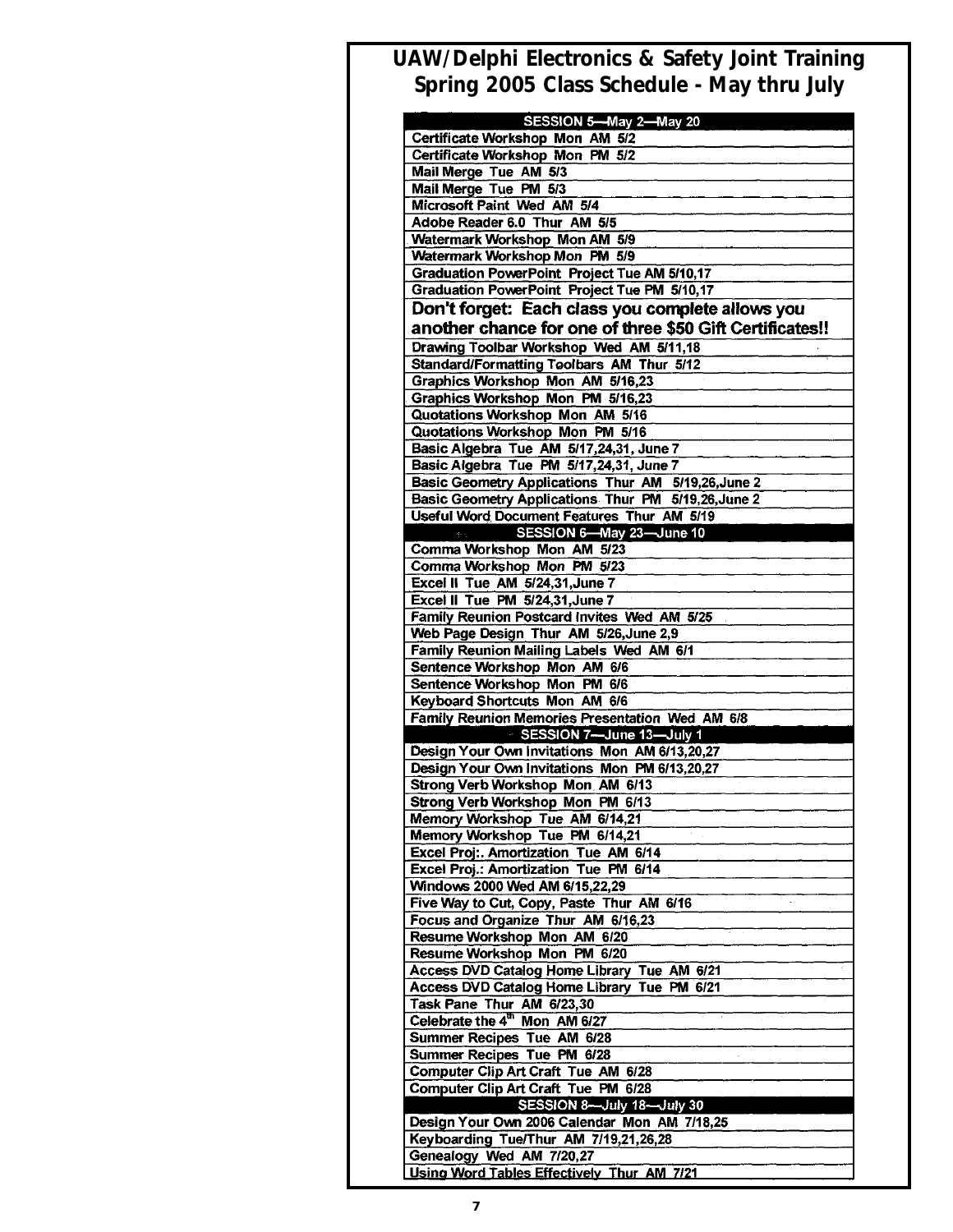### Apprenticeship Report

It's once again time for our annual sign up for testing for potential future openings in Delphi's Skilled Trades Apprenticeship Program.

I would personally like to invite anyone currently in Production thinking about a career change at Delphi to inquire about the process of applying and testing for a challenging and rewarding career in Skilled Trades.

We will be taking "Request for Information" forms at the following times and locations:

Tues., April 19th in the Plant 7 break area from 6:00 A.M. to 9:00 A.M. and 1:00 P.M. to 4:00 P.M.

Wed., April 20th in the Plant 8 Cafeteria from 6:00 A.M. to 9:00 A.M. and 1:00 P.M. to 4:00 P.M.

Non-seniority applicants can come to UAW Local 292 on Thurs., April 21 from 8:30 to 10:30 A.M. and 12:30 to 2:30 P.M.

The testing will be scheduled sometime in June, 2005.

If you have any questions, please contact Danny Nelson at 451-9582 or Gary Shaw at 451-9578.



### *Thank You!*

#### **Bibles . . .**

The Edward Donnell Family (Eileen, Sharon, Laurie, Mark, Lloyd, Diana, Chris, Jennifer, Mark and sons) & Georgia J. Cole.

#### ■ Special Thank Yous . . .

Thanks to those who worked the gates for VA Hospital's Christmas on behalf of Ralph Coulter, Veterans Affairs Chairperson.

\* \* \* \* \* \* \* \* \*

Friendship Home, Inc. (Kim Evans, MS Executive Dir.) on behalf of Petra Jameson, Civil Rights Committee Chairperson.

\* \* \* \* \* \* \* \* \*

Thanks to all that gave to the collection of items for the Domestic Violence Shelter at Christmas time. All was greatly appreciated.

> Georgia Zeigler, Women's Committee Chairperson

A big thank you to all our brothers and sisters from the Cafeteria and Vending employees for the money from the gate collection. Hopefully, we will be back to work soon and we will be proud and happy to serve you our brothers and sisters.

\* \* \* \* \* \* \* \* \*

We have been talking with American Food and Vending and we hope to have a contract soon.

I am hoping all of you will participate in the Grand Opening of your cafeteria and vending.

Thank you for all your support during these times.

God Bless You, Joni Ramseyer, Cafeteria & Vending Shop Chairperson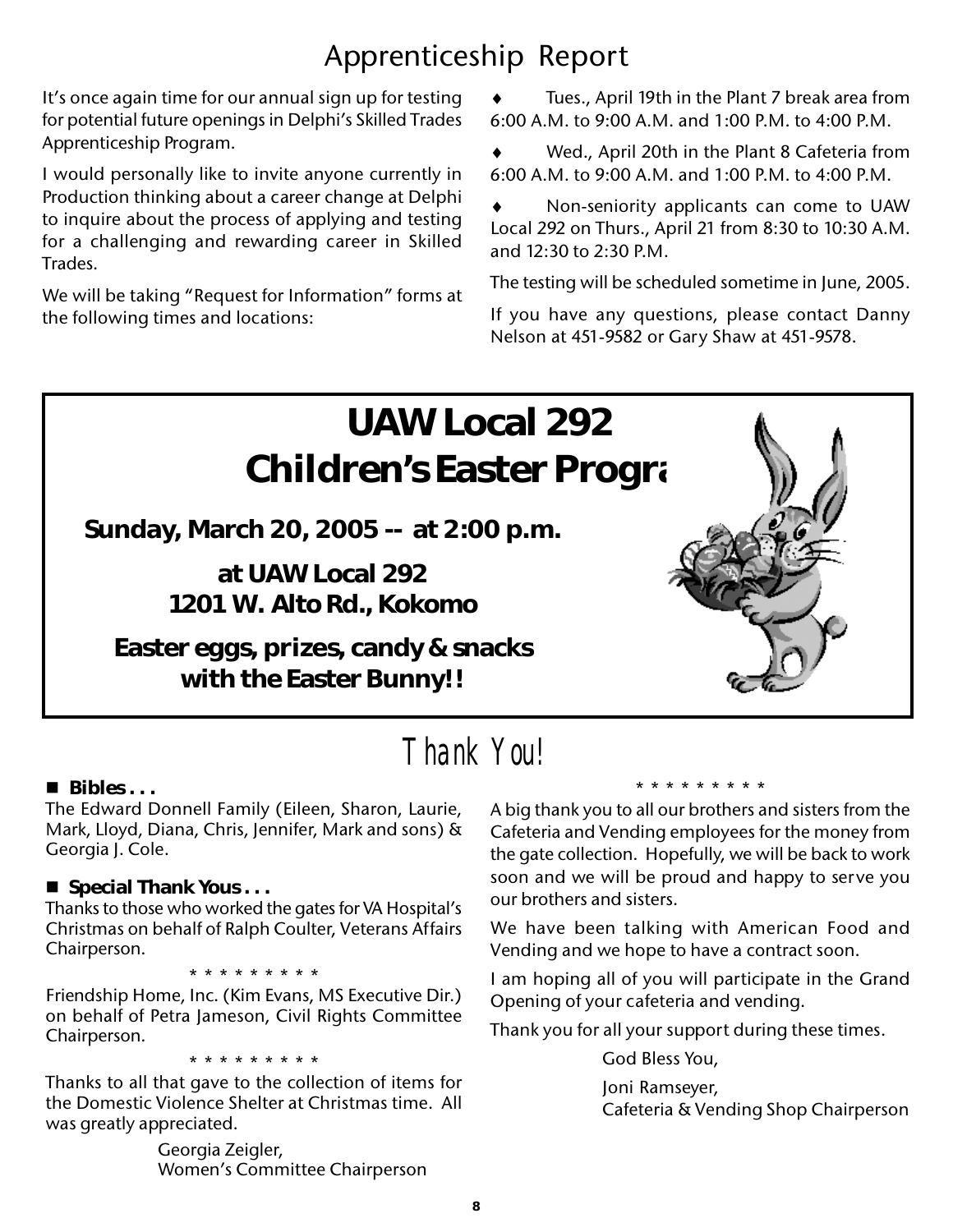| Willard E. Abbott    | (Retired) |
|----------------------|-----------|
| Maribel M. England   | (Retired) |
| John E. Finch        | (Retired) |
| Arletta Hatcher      | (Retired) |
| Rebecca Howery       | (Retired) |
| Ronald Pullen        | (Retired) |
| Eunice Reeves        | (Retired) |
| Hazel "Susie" Seaton | (Retired) |
| Marilyn L. Wilson    | (Retired) |
|                      |           |

### **With Sympathy:**

We extend our sympathy to... The following members who have lost loved ones during the month:

Bob Kuntz Katrina Beroney Joanna Harrold Sharon Fouch Roger Gilvin Mary McClish Laura Dwigans Patricia Kuntz Netta Morrow David Shepherd Richard Thatcher Ron Carter John Trusty Gerald Roberts Barbara S. Flick Barbara J. Flick Larry Flick Shirley Flick Jerry Flick

Theresa Rogers Julie Greenwood Dusty Campbell Shirley Heinzman



### **In Memoriam: Chaplain's Report**

*Thelma Corbit, Chaplain*



**1 Corinthians 13:13 . . .** *And now abideth faith, hope, love, these three; but the greatest of these is love.*

We can know the Word and quote the

Word, but if we are not walking in love, our faith won't kick in and work. We really need all three working in us. Faith does work by love.

When people are talking about us and are doing things to hurt us, it becomes harder to walk in love. That is when it is needed the most. We are still responsible for walking the love walk toward those that are acting the worst.

When we hold a grudge against someone that has done us wrong, our faith won't be effective. We have to be forgiving toward them. We have to forgive and then move on. We have to keep focused on God for help.

**Jeremiah 31:3 . . .** *I have loved you with an everlasting love; therefore with loving kindness have I drawn you.*

This kind of love is what we are to base our love walk on. Each of us need to have an everlasting love in our hearts for everyone, walking in love toward others everyday.

We can't keep thinking and talking about our problems. We need to get past the hurts of our past and start healing by forgiving. It may not come easy at first, but it will come.

We can put faith, hope and love in our life and achieve in our love walk. Love will fuel your faith. Love always works.



You are Truly Heaven Sent! Ta-Bria & Friends & Taylor & Heaven's Angels

Indiana Walk, Roll, Run For A Cure 2004

### **DivorceCare ..... Someone You Know Is Hurting**

It's hard to know how to help someone who is going through a divorce. It takes a long time and a lot of work to heal the pain that comes with the breakup of a marriage.

DivorceCare is a special weekly seminar and support group just for people who are separated or divorced. If you know someone going through a divorce, make

sure they know about DivorceCare. It might just be the best thing you could do to help.

Meetings are Mondays 6:30-8:30 p.m. @ Crossroads Church.

Call 453-4626 to register.

Call Shirley Rinehart for more info.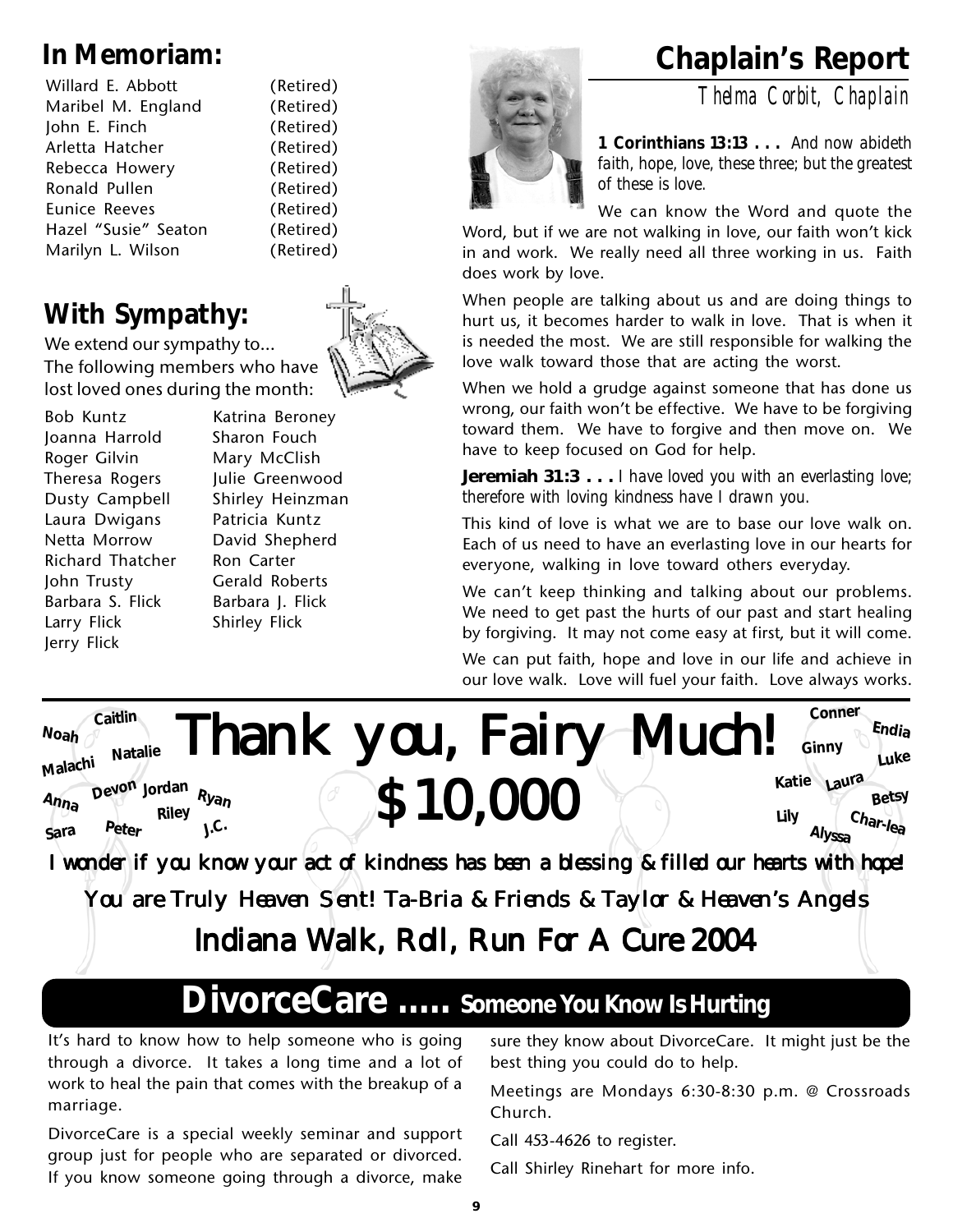### **From the Hart of the Retirees --** *Submitted by Mickey Hart, Retiree*

### **Social Security**

**WASHINGTON (AP)** -- President Bush on Thursday ruled out raising taxes to finance the centerpiece of his second-term domestic agenda: a Social Security overhaul to help the system survive an impending wave of retiring baby boomers.

Three years after his Social Security commission issued recommendations on how to repair the system, Bush remained noncommittal Thursday on how he would pay for the estimated \$2 trillion cost of revamping Social Security. But vast new borrowing seemed increasingly likely.'

"I will not prejudge any solution," Bush said in the Oval Office after meeting with the Social Security trustees who submit an annual report on the state of the program's funding. But he went on to say, "We will not raise payroll taxes to solve this problem"

Bush reiterated a 2000 campaign pledge to let younger workers invest some of their payroll taxes in the stock market. Bush's commission urged that younger Americans be allowed to place 1 to 4% of their income into a private account to be invested for retirement. Those who choose to have that percentage diverted would probably see a reduction in their regular Social Security check, administration officials said.

of the benefit cuts proposed by the commission.

The commission was unable to agree on a single proposal, approving three flawed plans with various problems:

Transition costs \$1 trillion/10 years; \$3 trillion/20 years) are not properly funded.

Retiree benefits would be cut --- as much as 43 percent in one plan.

One plan would raise the normal retirement age beyond 67.

Survivor and disability benefits would be cut.

Social Security benefits would be reduced by payments from the individual accounts.

Social security is just that: secure. Every year the Social Security trustees report on the financial health of the program. Social Security takes in more than it pays out, adding to the Social Security surplus reserve that, by law, is invested in interest-bearing U.S. government securities. According to the 2003 report, this reserve will be sufficient to pay all promised benefits until 2042.

Even if no changes are made, after 2042 Social Security will take in sufficient income to pay for 70 percent of promised benefits.

On May 2, 2001, President Bush announced the formation of the President's Commission to Strengthen Social Security. Rather than strengthen Social Security, the actual goal of the hand-picked commissioners was to dismantle Social Security through privatization, by allowing payroll taxes to be diverted into individual accounts. This would not only expose those workers and their families to the risks of the market, but would result in a funding shortfall to meet present commitments. The transition to this type of privatized system would cost trillions. Since President Bush, in his charge to the commission, ruled out the use of additional tax revenues, the commission did not bother to identify any source for this revenue. Ironically, the size of the revenue transfers called for by the commission would be sufficient to cover any Social Security shortfall on a permanent basis, without any

#### **Government deficit is nearly \$282 B**

**WASHINGTON (AP)** -- The government ran a deficit of \$281.8 billion in the first seven months of the 2004 budget year, according to the latest snapshot of the nation's balance sheets.

The data released by the Treasury Department on Wednesday showed more red ink than the \$202.1 billion shortfall recorded by the corresponding period last year.

For the 2004 budget year that began Oct. 1, spending has totaled \$1.35 trillion, 7.5 percent more than the same period a year ago. Revenues came to \$1.07 trillion - a 1.3 percent increase from a year ago.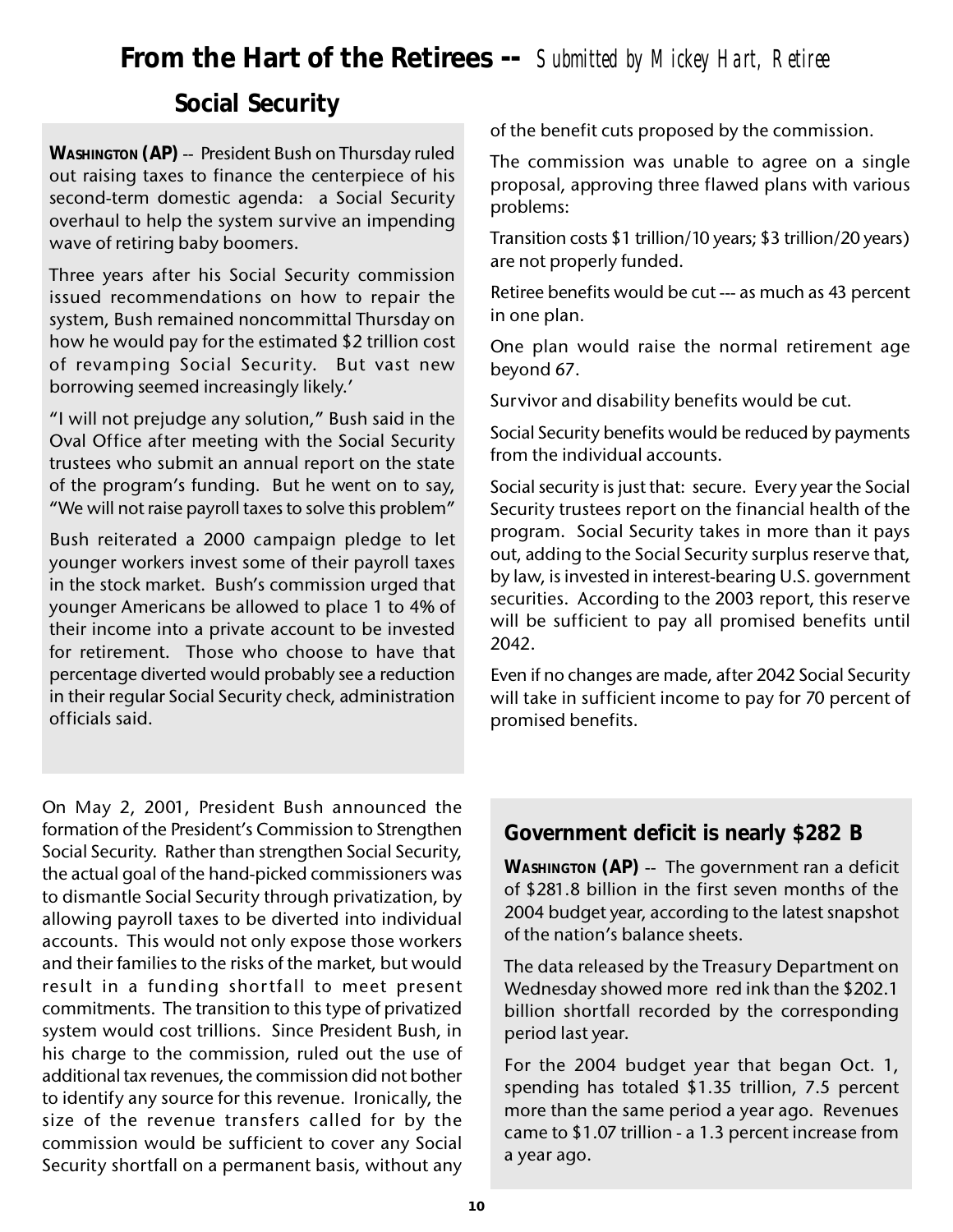**Retiree's Corner --** *Connie Lindley, Sgt. at Arms*



#### **Great life Truths . . .**

 There is always a lot to be thankful for if you take the time to look. For example, think how nice it is that wrinkles don't hurt.

 You get the same sensation from a rocking chair that you once got

from a roller coaster.

Now you know why women over 50 don't have babies: They would put them down somewhere and forget where they left them.

 It's frustrating when you know all the answers, but nobody bothers to ask you the questions.

 Time may be a great healer, but it's a lousy beautician.

 Amazing! You just hang something in your closet for a while, and it shrinks two sizes.

 The older you get, the tougher it is to lose weight because by then, your body and your fat are really good friends.

 It's bad to suppress laughter. It goes down and spreads to your hips.

 Just when you were getting used to yesterday, along came today.



**Trustees Report --** *Submitted by Jim Shelton, Trustee*

In case you missed last months column, we thought we might remind you of the number you can call to have your phone number(s) removed from the telemarketers calling list, which may now even include your cell phones. The Federal Government has created a national registry to make it much

easier for you to stop most of these unwanted telemarketing calls. If you are receiving unwanted calls, here is how to battle this invasion of privacy. Call the **"National Do Not Call Registry"** at **1-888-382- 1222.** *This number was incorrectly listed last month as an 800 number. We apologize for any confusion this may have caused.* You must call this number separately from each individual home phone or cell phone you wish to have included on this list. There is no fee for this service. You may also register online at: **WWW.DONONOTCALL.GOV.**

Work is still progressing with our union hall office renovation, but unfortunately it has been delayed due to illness. We still anticipate having the two offices ready by the end of February. Plans also call for a lending library to be established in one office for use by our membership. Dr. Bruce Kingery, a past President of our Local 292, who has retired from his teaching position at Michigan's Wayne State University, has donated most of the books for this project. More information on this will be announced at a later date.

We are looking for someone to plant a crop in the approximate five acre field our union hall owns, which is located just south of our hall at Park & Alto Roads. Please contact either the Trustees or any Executive Board Member if you have an interest in this project.

Just a reminder, on January  $25<sup>th</sup>$  &  $26<sup>th</sup>$ , your Executive Board prepared our 2005 budget, which the trustee's will present to our membership during this month's three union meetings. **Please attend your Union Meetings and become a part of the process!**

### *Delphi-D Alumni Club Programs - 2005*

January 20 - Johanning Civic Center - Colonel Beebe - Commander Grissom Air Reserve Base February 17 - Johanning Civic Center - Rosemary Hammon - Boat Builder Extraordinaire March 17 - Kokomo Country Club - Catherine Stout - "Everything About The Harp" **\*** April 21 - Johanning Civic Center - John VanNatta - Head of Miami Correctional Facility May 19 - Kokomo Country Club - Rosemary Shanks - Back by Popular Demand **\*** June 16 - Johanning Civic Center - Drs. Murphy & Fantuzzo - Dentistry for the Ages

> **KOKOMO COUNTRY CLUB MEETINGS ARE BREAKFASTS AND REQUIRE A TICKET<br>Call Hughette Love @ 457-0718 -- ALL MEETINGS BEGIN AT 9:00 A M CALL HUGUETTE LOVE @ 457-0718 -- ALL MEETINGS BEGIN AT 9:00 A.M.**